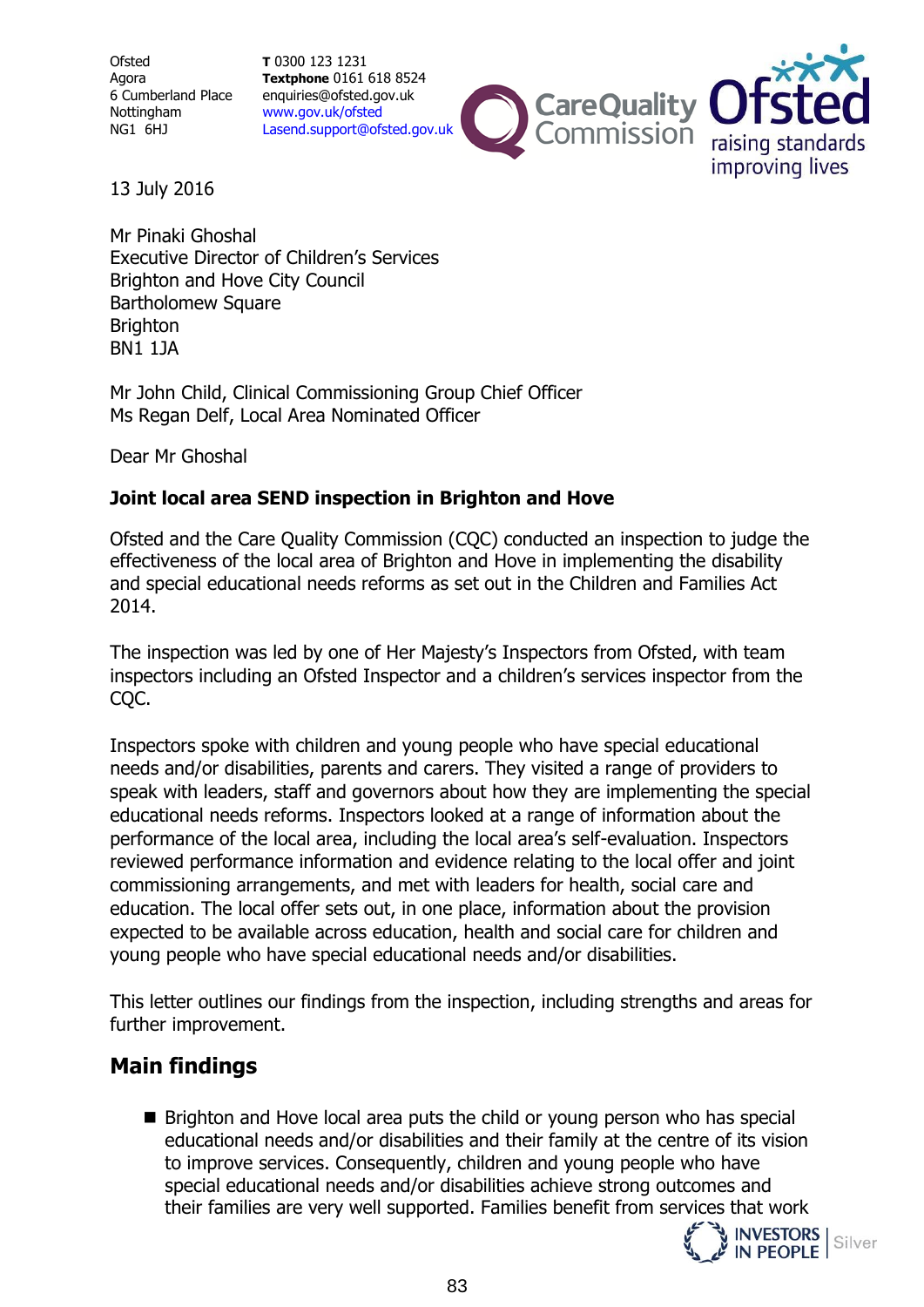



very cohesively together. This ensures that children's needs are usually identified early and that provision is effective in meeting those needs.

- Leaders evaluate the local area's effectiveness exceptionally well by assessing services' strengths and weaknesses precisely. Consequently, leaders know clearly what is going well and where further improvement is needed. For example, the recent refreshment of the joint strategic needs assessment (JSNA) and aligning of the child and adolescent mental health services (CAMHS) transformation plan is beginning to drive forward positive change.
- Of particular strength is the local area's approach to joint commissioning, without the need for legal arrangements between the local authority and NHS services, known as section 75 agreements. Services buy into leaders' strong vision to be family-centred. The effective working relationships between services are productive, so they ensure that identified needs in the local area are appropriately prioritised. Furthermore, strong working relationships ensure that safeguarding arrangements for children and young people who have special educational needs and/or disabilities are effective.
- Co-production, where services and families work together to review and plan provision, is well embedded. Children and young people and their parents attend local area planning meetings, such as the Learning Difficulties Project group, where they have a clear voice. The local advocacy and support organisations, known as Amaze, and the Parents and Carers Council (PaCC), provide a particularly valued service to support families. They have strongly influenced the local area to improve services for families, for example in the development of a disability register by Amaze and commissioned by the local authority that is used by services to improve provision.
- The impact of services for care, education and health is consistently reported by parents as improving the lives of children and young people who have special educational needs and/or disabilities and their families. This is particularly the case for families with children or young people who require a health plan, child in need plan, an education, health and care plan (EHCP) or statement.
- Leaders know there is more to do for families who do not meet thresholds for formal plans, particularly for those who have children and young people in mainstream education who present with mental health difficulties. This is reflected in the views of a minority of parents who report variability in the support offered. Leaders are already taking action to strengthen the role of primary care within the special educational needs and disabilities population, to address this need.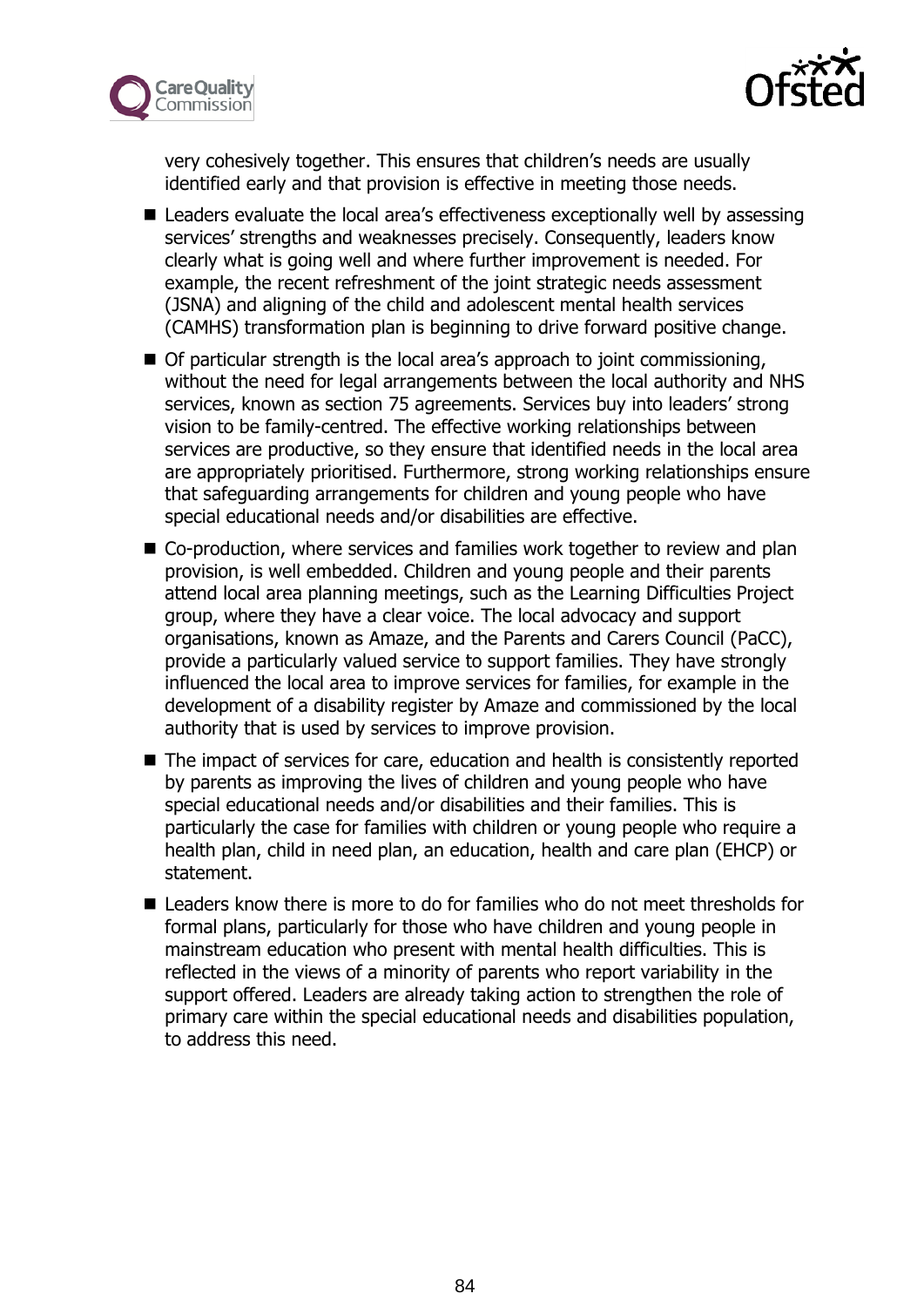



# **The effectiveness of the local area in identification of children and young people's special educational needs and/or disabilities**

## **Strengths**

- Early identification of children and young people's special educational needs and/or disabilities is a strength; parents and carers are closely involved with this process.
- There is excellent delivery of the healthy child programme. All statutory visits for the under-five population take place with robust arrangements to ensure that all new families moving into Brighton are visited. Consequently, families with children who are not meeting their early milestones are identified in a timely manner.
- Health commissioners ensure that robust screening supports early identification. For example, where an infant is identified as having, or likely to have, special educational needs and/or disabilities, immediate referral is made to the Seaside Child Development Centre. This leads to timely support offered from the specialist health visitor both prior to and after birth. Similarly effective are hearing screenings for new-born babies, carried out by midwives. These ensure that children who have hearing difficulties gain early access to more specialist assessments. Parents report positively about the specialist advice and support they receive during this early period of diagnosis. Families who meet key thresholds also appreciate the early support they receive from care services.
- Services demonstrate an unwavering focus on the overall needs of children and young people who have special educational needs and/or disabilities. They work very effectively with parents to co-produce new EHCPs. Medical advice for statutory assessments is timely and ensures that accurate identification leads to early help for children and their families. Early identification training for social workers has enabled them to contribute usefully to early planning of assessment and support.
- Children and young people up to the age of 16 who require specialist assessment are referred to the Seaside Child Development Centre. Practitioners work in a cohesive and flexible way to meet the needs of families, children and young people, including through multi-disciplinary assessments. As a result, waiting times to access therapy services and autistic spectrum condition diagnosis have improved and for children under 11 are now a strength.
- School nurses act effectively on information gathered through health questionnaires for children in their first year of primary or secondary school. Where necessary, well-coordinated healthcare plans are drawn up to support individual children's identified needs. These plans are discussed appropriately with parents and school staff.
- Services provide very useful proportionate support to schools to improve identification. School leaders have a strong understanding of the requirements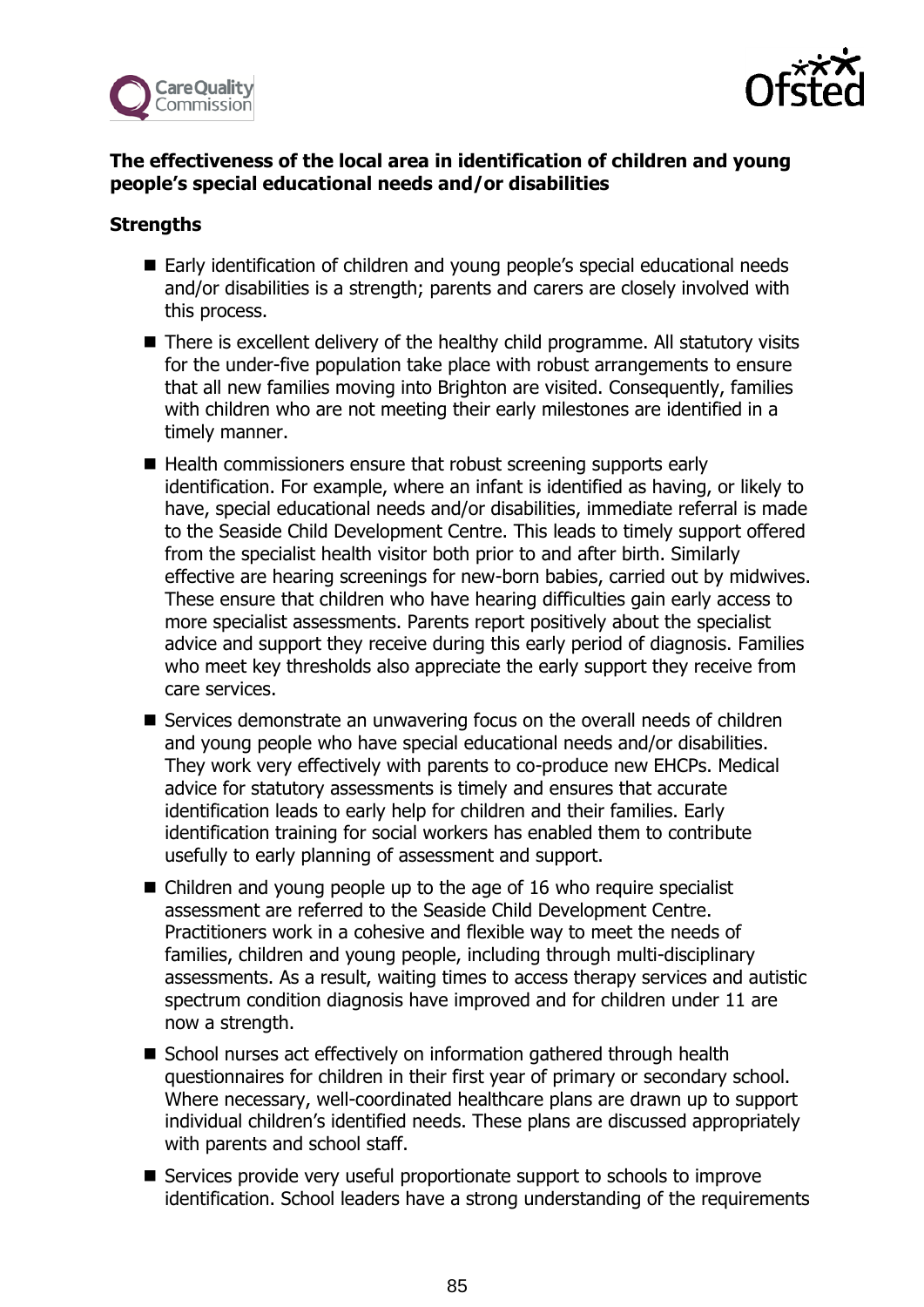



of the statutory special educational needs code of practice. They make useful decisions about how to strengthen identification in schools. The early years support team regularly visits schools and nurseries to improve families' experiences when children move from the early years into schools and to strengthen staff expertise in identification through training and support. School special educational needs coordinators (SENCos) work together in established clusters to share practice and strengthen their own knowledge. Consequently, schools are increasingly adept at identifying need early.

■ Educational psychologists in the local area are rightly highly valued by school leaders and parents. They work collaboratively with schools, nurseries and children's centres to ensure that identification is timely and accurate. This is particularly the case for those children and young people who present with more complex special educational needs and/or disabilities. The educational psychology service links very well with the autism support service, which also provides excellent support to schools where the need has been identified.

#### **Areas for development**

- Currently, childcare providers and health services are carrying out the health development checks for two-and-a-half-year-olds separately. Some progress is being made to share assessments. However, the plans in Brighton and Hove to implement integrated checks for two-and-a-half-year-olds could be accelerated.
- Leaders in the local area have rightly recognised that some children on the autistic spectrum are not always identified during their primary education, because of successful inclusive practice. Some of these children struggle to make a successful transition into secondary education. Assessment and diagnosis through CAMHS for these children is then too slow.
- **Parents have not been sufficiently involved in the development of the care** pathway for supporting children with Down's syndrome.

## **The effectiveness of the local area in assessing and meeting the needs of children and young people who have special educational needs and/or disabilities**

# **Strengths**

- Many parents report positively about their experiences of the support they have been offered by different commissioning services prior to, during and after identification of need. Similarly, the vast majority of pupils were positive about their experiences in the local area, particularly the support they receive in school.
- The proportion of schools that are good or better in Brighton and Hove is higher than the national average. All special schools in the local area are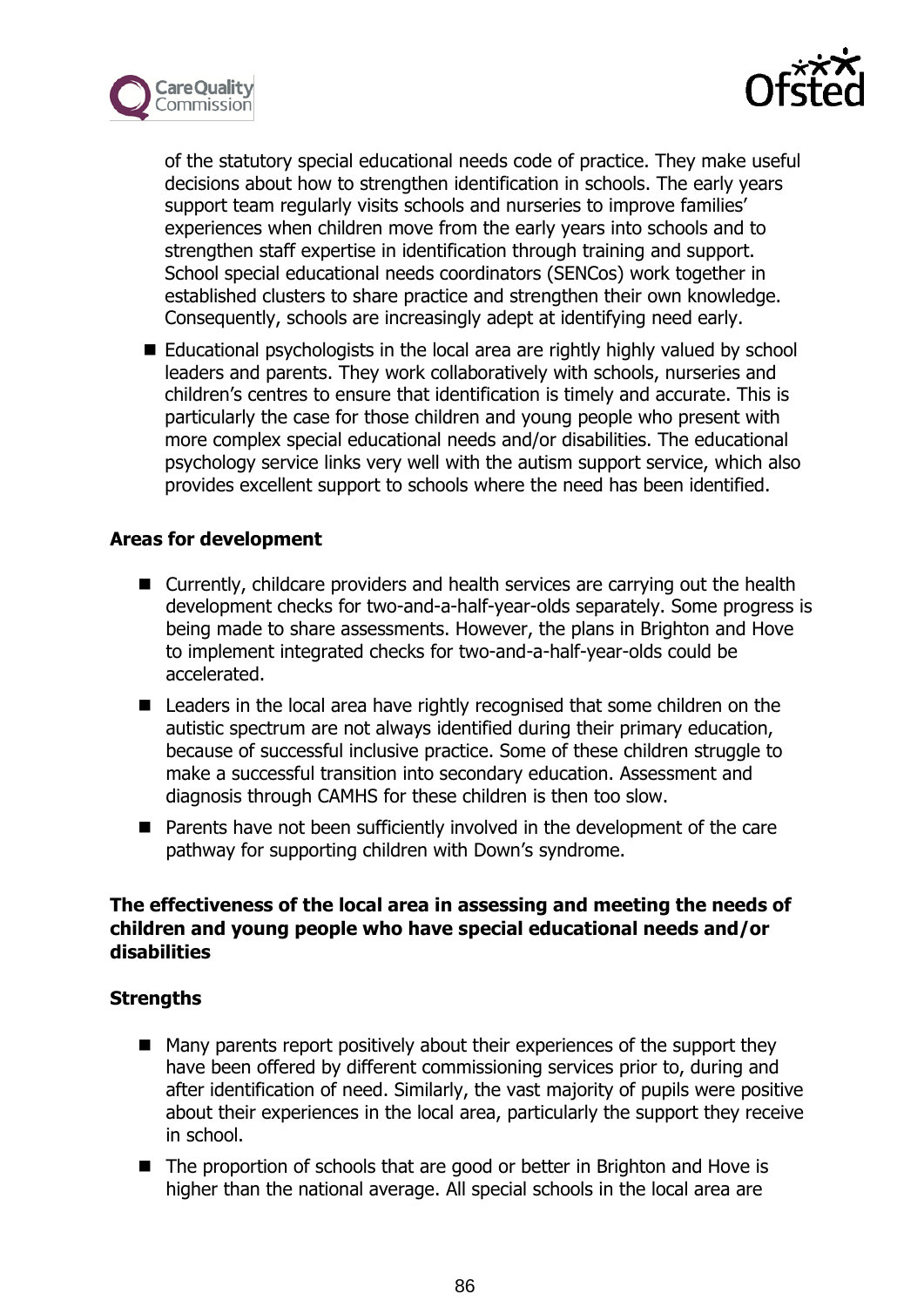



judged to be at least good and many are outstanding. In all schools, leaders are clear about their role within the local area and show commitment to improve provision for children who have special educational needs and/or disabilities. For example, there is an area-wide drive to ensure that children access lessons successfully by receiving effective support, regardless of their level of need, rather than be withdrawn from classes to learn on their own or in small groups.

- Co-production between services, schools at all stages and parents is very strong. For example, cooperation between the educational psychology service, the autistic spectrum condition support service, school leaders and parents has led to high-quality work to improve support for pupils who have anxiety difficulties. The virtual school provides excellent support for children and young people who have special educational needs and/or disabilities who are in the care of the local authority.
- The co-production of new EHCPs is very effective. Parents report that their views are taken seriously and that they contribute fully. Parents of pupils who have special educational needs and/or disabilities whose needs do not require a formal plan share similar views. Parents' strong relationships with school leaders and staff ensure that there are useful opportunities to discuss what is going well and what could be better for children. Pupils are also able to make a useful and valued contribution because school leaders work effectively to ensure that the pupils have a voice.
- Pupils, both in special and mainstream schools, are overwhelmingly positive about how they are supported to make progress. Pupils are encouraged to be self-aware, which allows them to develop independence as they increasingly identify what helps and hinders their learning.
- The vulnerability tracker and special educational needs or disability transfer forms effectively support children with identified need to move from early years settings into schools successfully. Parents appreciate how well this works. Parents also report positively about how they are supported by the robust transfer arrangements from the health visiting service to school nursing service. Secondary leaders also value the information the tracker provides as children move into key stage 3.
- The early help service includes a good range of services for young families through the children's centre, which is highly valued by parents. All families with children under five who speak English as an additional language and require a translator are offered enhanced health visiting support. This helps to quickly identify and support families of children who have any emerging health need and ensure that the most vulnerable families are very well supported in a timely manner.
- Children's social care services provide excellent, graduated support to families that have a child who has special educational needs and/or disabilities. Key workers are allocated to families if they do not meet the threshold for a social worker. Parents for whom this is the case report they value their key workers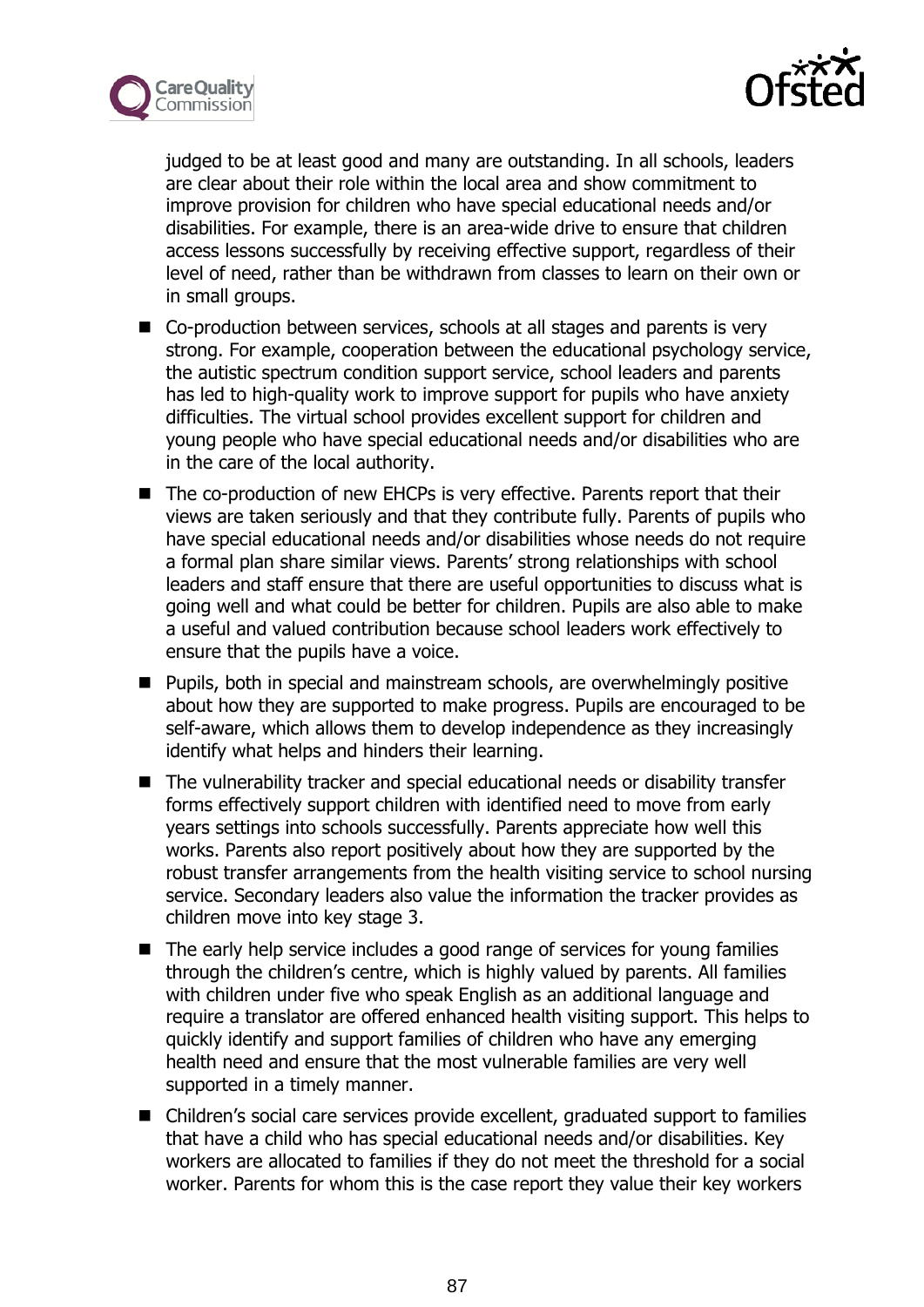



because of the useful support they provide during a typically difficult time following early identification.

- The speech and language therapy service is cohesive and strong. Exceptional leadership and management mean there are full complements of therapists who support schools very effectively to deliver excellent programmes for children.
- The independent advice support service for parents provided by Amaze is highly effective. As a result of its work, together with that of the various special educational needs services, appeals against placement decisions are very rare and mediation effective. Local area leaders make very good use of the disability register developed by Amaze to evaluate the effectiveness of services in meeting needs and to plan improvements.
- Children and young people who have special educational needs and/or disabilities benefit from strong support from the health service. For example, health passports ensure that practitioners are aware of children and young people's needs, and how to communicate with them. There are also effective specialist dental and continence services available to families in Brighton and Hove. Families were very positive about their experience of these services.
- The specialist CAMHS 'Team to Adult Personal Advisors' is persistent and positive in reaching out to young people who are difficult to engage with a more traditional model of service. It offers a highly flexible and mobile service and supports the young people through timely transition into adult services.
- Social care services provide well-targeted and useful support to families whose children or young people have profound or complex special educational needs and/or disabilities. For example, respite care provision has been judged as good or better by Ofsted. The decision to extend the compass scheme (a passport to access leisure facilities such as local sports centres) to young people up to the age of 25 is very popular and demonstrates the local area's continued implementation of the new code of practice.

# **Areas for development**

- Local area leaders have rightly identified that the local offer is not easy enough to use. Many parents are not aware of what the local offer is and very few use it to help them. Instead, they use the Amaze website, which is much easier to navigate and includes the information they need.
- Currently, those children and young people who are home-educated do not benefit from the same proactive school nursing support that is given to their peers accessing formal education.
- Parents and practitioners have rightly identified the difficulties in sharing information and coordinating care when a child or young person is receiving support from tertiary specialist hospitals.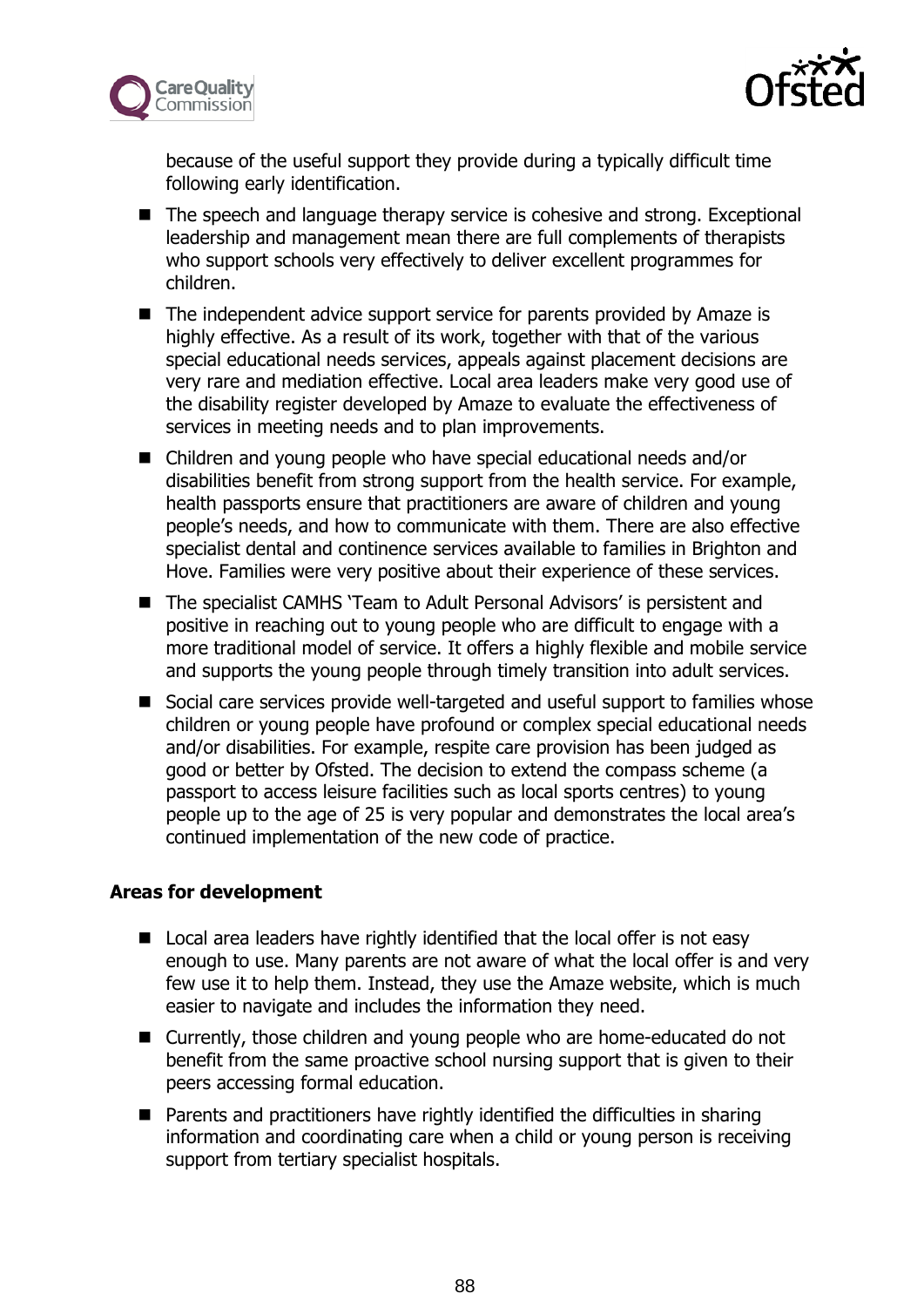



# **The effectiveness of the local area in improving outcomes for children and young people who have special educational needs and/or disabilities**

# **Strengths**

- Parents and carers comment positively about how well their children are prepared for adult life. As one parent expressed, 'Brighton and Hove accepts you for who you are'.
- Children and young people who have special educational needs and/or disabilities develop into self-motivated and self-aware contributors to their own local area. They experience success at the appropriate level for their ability. For example, internships developed through joint commissioning have supported some young people to secure employment. Others access appropriate placements in further education or training, where they rapidly develop skills that help prepare them for the world of work. Many report positively about how services, including Amaze, have helped guide them into pathways that allow them to succeed. This reflects how the local area is very successful in preparing children and young people for adult life.
- Academic outcomes for those who have special educational needs and/or disabilities are improving because they are making increasingly rapid progress. The attainment gap between those identified as 'special educational needs support' and their peers is narrowing. This is particularly the case in English.
- Outcomes for those educated in special schools are also strong. Pupils are prepared well for the next stage of their education, employment or training because they benefit from bespoke programmes of study that are linked to their interests and areas of strength.
- The proportion of young people recorded as not in education, employment or training (NEET) after the age of 19 has historically appeared relatively high. However, there are no young people who have special educational needs and/or disabilities whose pathway is 'not known'. Leaders have already taken effective action and so levels of NEET have fallen. Pathways chosen by young people are typically successful and appropriate for their level of need, demonstrating the strength in support they have been given earlier by services. Young people report enthusiastically about the support they have been given by services to secure clear pathways into their adult lives.
- School SENCOs have a clear understanding of children's holistic needs, including their health and care needs. Children and young people typically meet, or are on track to meet, the suitable targets set in their EHCPs.
- The number and frequency of exclusions of pupils who have special educational needs and/or disabilities are rapidly declining. This is because of the effective use made by school leaders of very strong locality authority services in this area.
- Children and young people who have special educational needs and/or disabilities who are educated out of the area are carefully tracked because